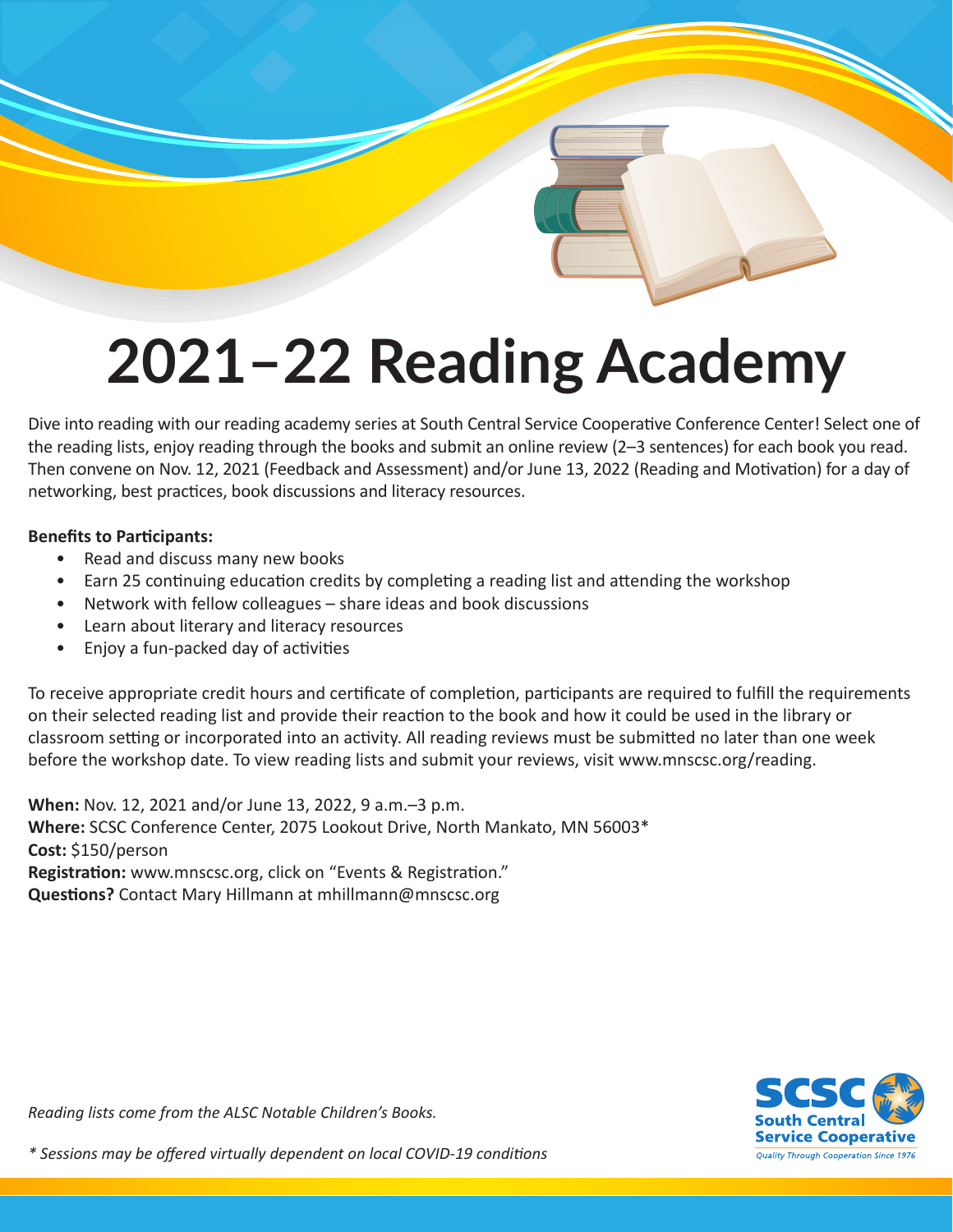## **Younger Readers (Pre-K–2nd Grade) Book List**

*Read and comment on 15 of the following books. You may substitute up to two from the All Ages Book List*

- 1. *Alfie.* By Thyra Heder.
- 2. *All Around Us.* By Xelena González.
- 3. *All the Way to Havana.* By Margarita Engle.
- 4. *Baby Goes to Market.* By Atinuke
- 5. *Big Cat, Little Cat.* By Elisha Cooper.
- 6. *Blue Sky, White Stars.* By Sarvinder Naberhaus.
- 7. *The Book of Mistakes.* By Corinna Luyken.
- 8. *The Boy and the Whale.* By Mordicai Gerstein.
- 9. *Charlie & Mouse.* By Laurel Snyder.
- 10. *Frida Kahlo and Her Animalitos.* By Monica Brown.
- 11. *Good Night, Planet.* By Liniers.
- 12. *A Greyhound, a Groundhog.* By Emily Jenkins.
- 13. *Home in the Rain.* By Bob Graham.
- 14. *I See a Cat.* By Paul Meisel.
- 15. *Jabari Jumps.* By Gaia Cornwall.
- 16. *King and Kayla and the Case of the Missing Dog Treats.* By Dori Hillestad Butler.
- 17. *La Princesa and the Pea.* By Susan Middleton Elya.
- 18. *Life on Mars.* By Jon Agee.
- 19. *The Little Red Cat Who Ran Away and Learned His ABC's (the Hard Way).* By Patrick McDonnell.
- 20. *My Kite Is Stuck! And Other Stories.* By Salina Yoon.
- 21. *Noodleheads See the Future.* By Tedd Arnold, Martha Hamilton, and Mitch Weiss.
- 22. *Now.* By Antoinette Portis.
- 23. *The Only Fish in the Sea.* By Philip C. Stead.
- 24. *A Perfect Day.* By Lane Smith.
- 25. *Professional Crocodile.* By Giovanna Zoboli.
- 26. *The Rooster Who Would Not Be Quiet!* By Carmen Agra Deedy.
- 27. *Snail & Worm Again.* By Tina Kügler.
- 28. *Stay: A Girl, a Dog, a Bucket List.* By Kate Klise.
- 29. *Town Is by the Sea.* By Joanne Schwartz.
- 30. *Triangle.* By Mac Barnett.
- 31. *Walk with Me.* By Jairo Buitrago.
- 32. *When a Wolf Is Hungry.* By Christine Naumann-Villemin.
- 33. *When's My Birthday?* By Julie Fogliano.
- 34. *Windows.* By Julia Denos.
- 35. *Wolf in the Snow.* By Matthew Cordell.
- 36. *The Wolf, the Duck, & the Mouse.* By Mac Barnett.
- 37. *You Can't Be Too Careful!* By Roger Mello.
- 38. *The Youngest Marcher: The Story of Audrey Faye Hendricks, a Young Civil Rights Activist.* By Cynthia Levinson.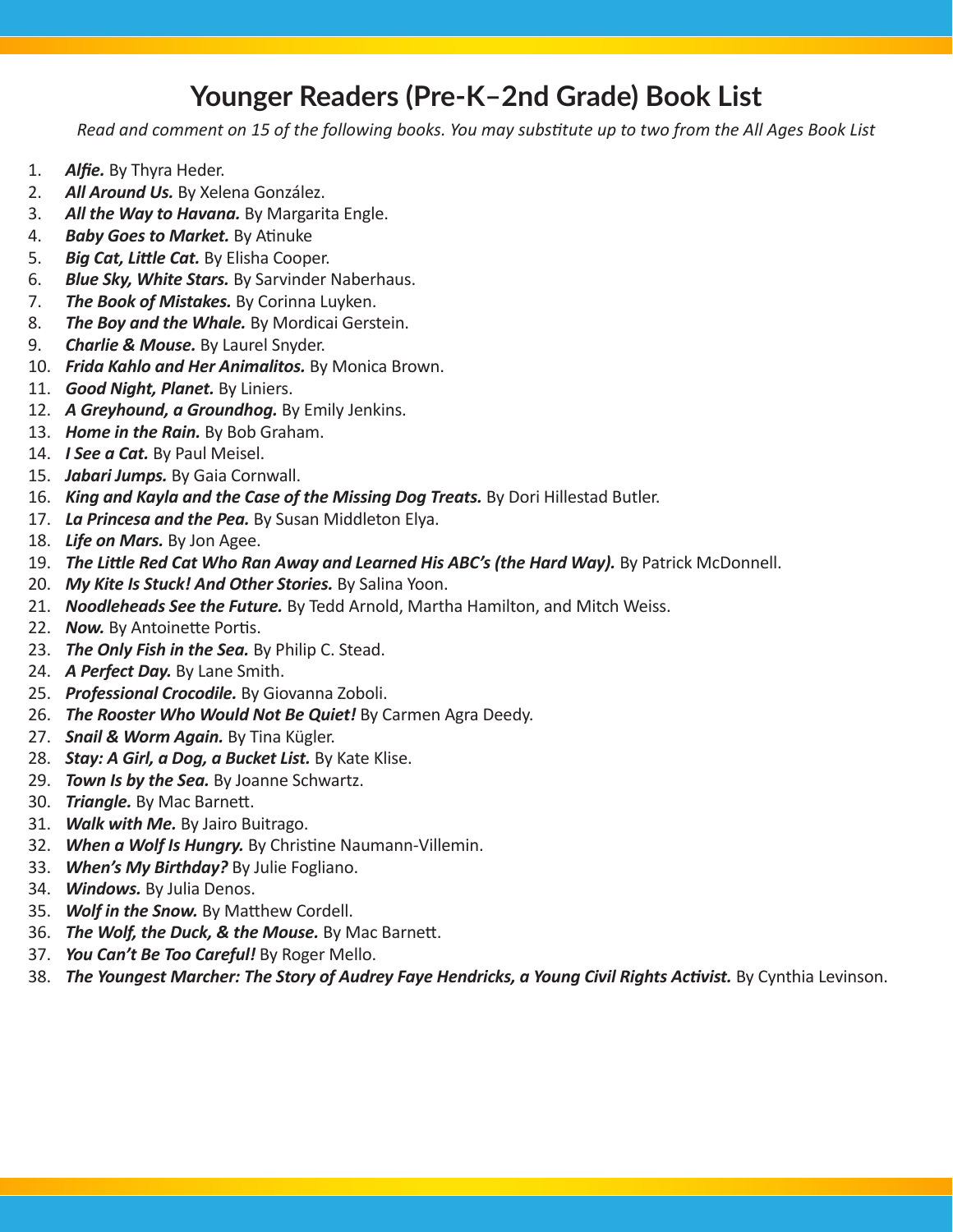### **Middle Readers (Grades 3–5) Book List**

*Read and comment on 12 of the following books. You may substitute up to two from the All Ages Book List*

- 1. *All's Faire in Middle School.* By Victoria Jamieson.
- 2. *Bronze and Sunflower.* By Cao Wenxuan.
- 3. *Chef Roy Choi and the Street Food Remix.* By Jacqueline Briggs Martin and June Jo Lee.
- 4. *Clayton Byrd Goes Underground.* By Rita Williams-Garcia.
- 5. *A Different Pond.* By Bao Phi.
- 6. *How to Be an Elephant: Growing Up in the African Wild.* By Katherine Roy.
- 7. **Impact! Asteroids and the Science of Saving the World.** By Elizabeth Rusch.
- 8. *Malala: Activist for Girls' Education.* By Raphaële Frier.
- 9. *Mama Africa! How Miriam Makeba Spread Hope with Her Song.* By Kathryn Erskine.
- 10. *Older than Dirt: A Wild but True History of Earth.* By Don Brown and Mike Perfit.
- 11. *Princess Cora and the Crocodile.* By Laura Amy Schlitz.
- 12. Ruth Bader Ginsburg: The Case of R.B.G. vs. Inequality. By Jonah Winter.
- 13. **Sea Otter Heroes: The Predators That Saved an Ecosystem.** By Patricia Newman.
- 14. *Trudy's Big Swim: How Gertrude Ederle Swam the English Channel and Took the World by Storm. By Sue Macy.*
- 15. *Wishtree.* By Katherine Applegate.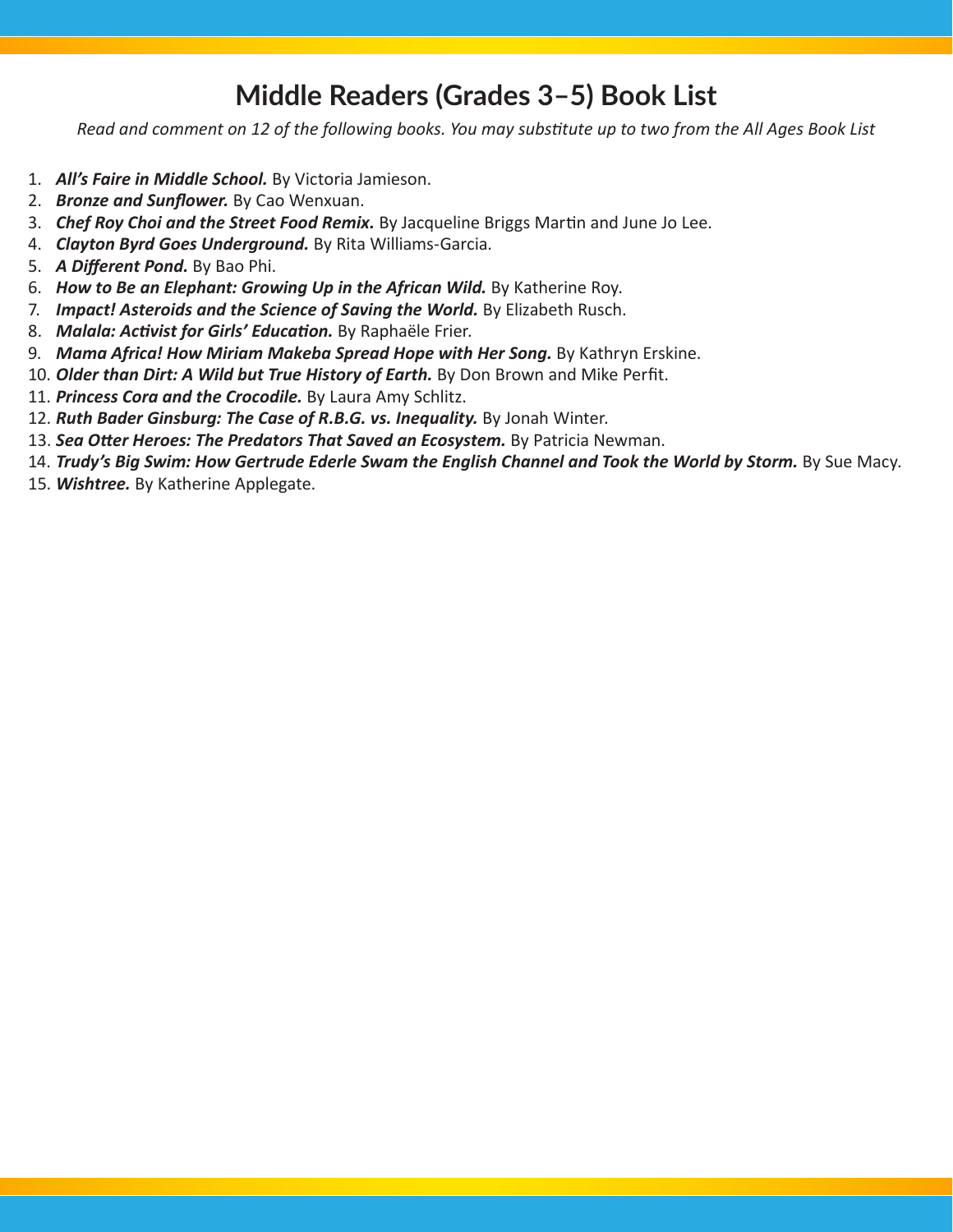### **Older Readers (Grades 6–8) Book List**

*Read and comment on 10 of the following books. You may substitute up to two from the All Ages Book List*

- 1. *Amina's Voice.* By Hena Khan.
- 2. *Armstrong and Charlie.* By Steven B. Frank.
- 3. *Ashes to Asheville.* By Sarah Dooley.
- 4. *Beyond the Bright Sea.* By Lauren Wolk.
- 5. *Dazzle Ships: World War I and the Art of Confusion.* By Chris Barton.
- 6. *The Epic Fail of Arturo Zamora.* By Pablo Cartaya.
- 7. *A Face Like Glass.* By Frances Hardinge.
- 8. Fault Lines in the Constitution: The Framers, Their Fights, and the Flaws that Affect Us Today. By Cynthia Levinson and Sanford Levinson.
- 9. *The First Rule of Punk.* By Celia C. Pérez.
- 10. *Flying Lessons & Other Stories.* Ed. by Ellen Oh.
- 11. *Forever, or a Long, Long Time.* By Caela Carter.
- 12. *Hello, Universe.* By Erin Entrada Kelly.
- 13. **Isaac the Alchemist: Secrets of Isaac Newton, Reveal'd.** By Mary Losure.
- 14. Life on Surtsey: Iceland's Upstart Island. By Loree Griffin Burns.
- 15. *The List.* By Patricia Forde.
- 16. *Long Way Down.* By Jason Reynolds.
- 17. Louis Undercover. By Fanny Britt.
- 18. *Lucky Broken Girl.* By Ruth Behar.
- 19. *Midnight without a Moon.* By Linda Williams Jackson.
- 20. *The Murderer's Ape.* By Jakob Wegelius.
- 21. *Orphan Island.* By Laurel Snyder.
- 22. *Patina.* By Jason Reynolds.
- 23. *Piecing Me Together.* By Renée Watson.
- 24. *Posted.* By John David Anderson.
- 25. *Quicksand Pond.* By Janet Taylor Lisle.
- 26. *Schomburg: The Man Who Built a Library.* By Carole Boston Weatherford.
- 27. *Sidetracked.* By Diana Harmon Asher.
- 28. *Silent Days, Silent Dreams.* By Allen Say.
- 29. *The Stars beneath Our Feet.* By David Barclay Moore.
- 30. *Strange Fruit: Billie Holiday and the Power of a Protest Song.* **By Gary Golio.**
- 31. *Thornhill.* By Pam Smy.
- 32. *Twelve Days in May: Freedom Ride 1961.* By Larry Dane Brimner.
- 33. *Undefeated: Jim Thorpe and the Carlisle Indian School Football Team.* By Steve Sheinkin.
- 34. *The War I Finally Won.* By Kimberly Brubaker Bradley.
- 35. *The Whiz Mob and the Grenadine Kid.* By Colin Meloy.
- 36. *The Whydah: A Pirate Ship Feared, Wrecked & Found.* By Martin W. Sandler.